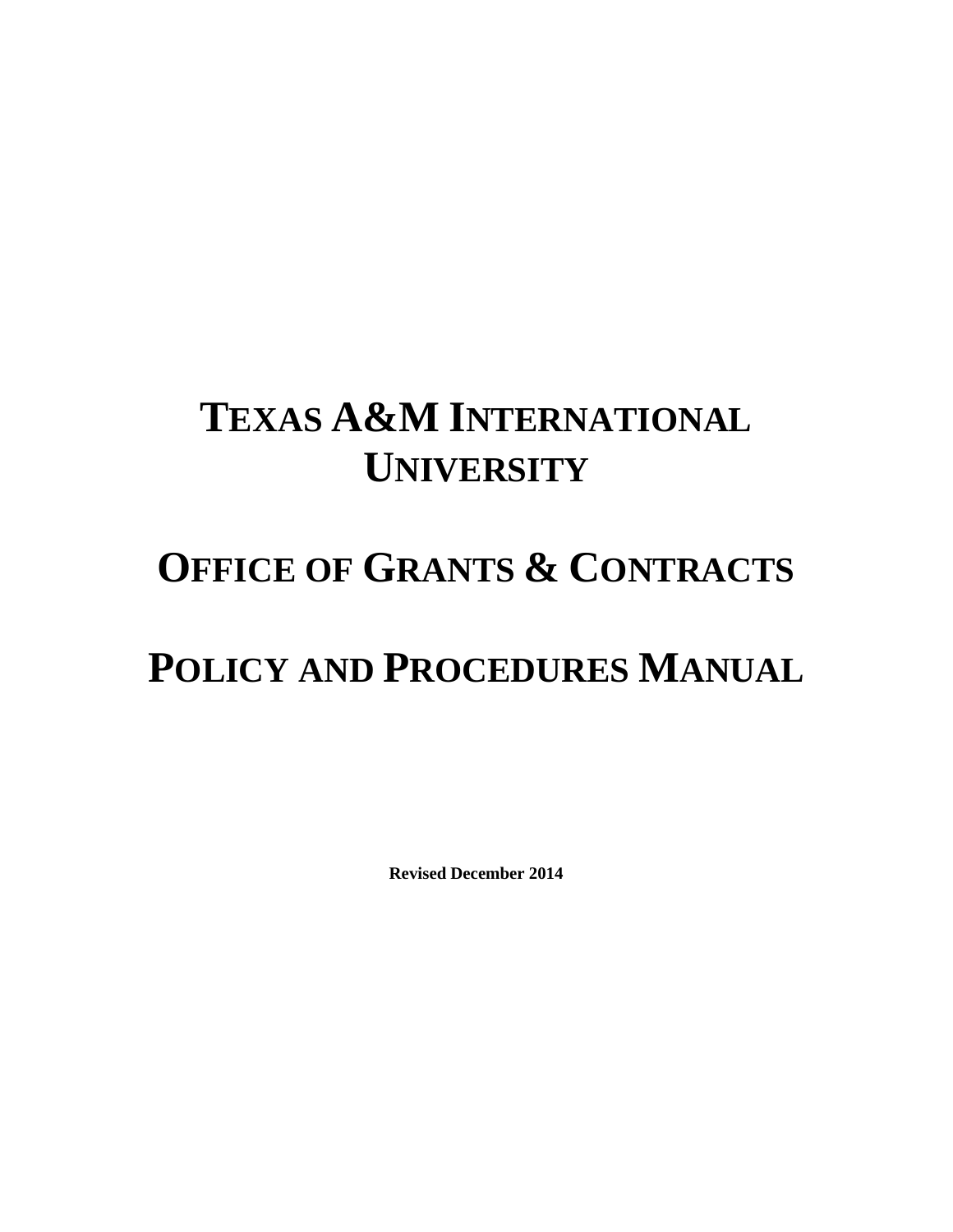## **POST-AWARD MEETING**

The Post-Award process begins when a sponsored project is awarded to the University. Upon notification and receipt of the fully-executed award agreement, the Office of Grants & Contracts (OGAC) will request a Post-Award meeting with the respective PI/PD, along with a representative from the Office of Research and Sponsored Projects (ORSP), in order to discuss fiscal issues related to the administration of the sponsored project (signin sheet is maintained by OGAC to document the meeting). Meeting topics include:

- $\triangleright$  Agreement/ award documents
- $\triangleright$  New account application
- $\triangleright$  Access to accounting system
- $\triangleright$  Approved budget
- $\triangleright$  Financial and programmatic reporting
- $\triangleright$  Billing/ reimbursement process
- $\triangleright$  Requisition and pro-card process
- $\triangleright$  Independent and Service contracts
- $\triangleright$  Indirect Costs
- $\triangleright$  Time and Effort
- $\triangleright$  Cost-sharing
- $\triangleright$  Maestro
- $\triangleright$  General sponsored project administration guidelines

A Post-Award Administration Guide, which provides general information on the topics listed above, is also available on the OGAC web-page as a reference for the PI/PD.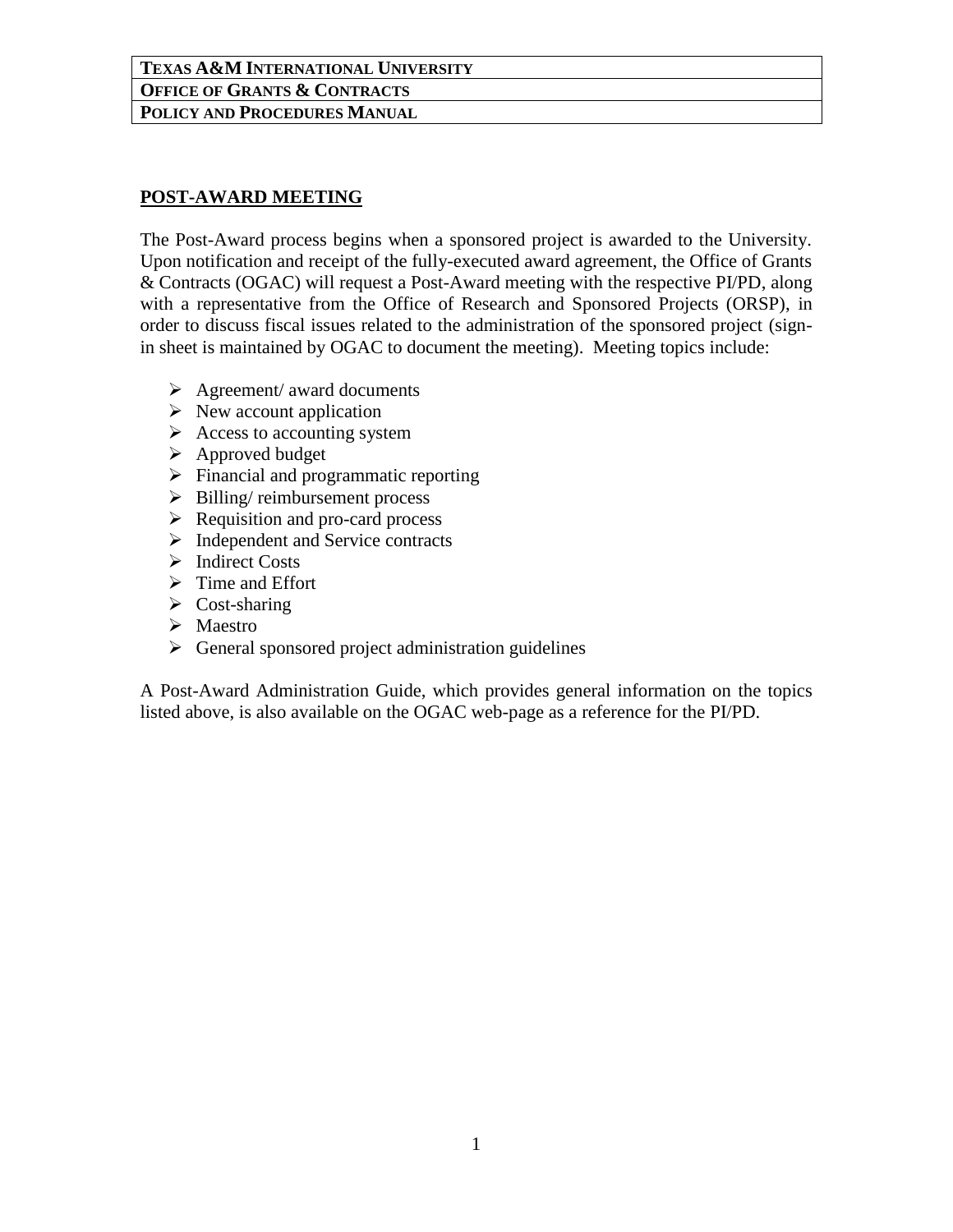#### **PROJECT SET-UP**

Subsequent to the meeting with the PI/PD, the Office of Grants & Contracts (OGAC) will submit the "Application to Establish a New FAMIS Account" form, along with a template reflecting funds by budget category (as per approved budget), to the Comptroller's office for project account and budget set-up. Upon establishment of the new account, the Comptroller's office will send a notification e-mail to the PI/PD and OGAC, which includes the account number and account name. Thereafter, the PI/PD has the capability to initiate requisitions and purchases from the project account.

OGAC will use the "Sponsored Project Set-up Checklist" as a guide to set-up the project accordingly in the Maestro, Sponsored Research (SPR) module, and FAMIS systems. This set-up process includes the following tasks:

- $\triangleright$  Create custom excel budget report based on the approved budget
- $\triangleright$  Enter project information into the Maestro system
- $\triangleright$  Initiate the data transfer process to upload Maestro project information into the Sponsored Research (SPR) module
- $\triangleright$  Flag project account in FAMIS for time and effort reporting as required
- $\triangleright$  Set-up project billing in SPR as required
- $\triangleright$  Include project for cost-share tracking in SPR as required
- $\triangleright$  Complete indirect cost set-up in SPR as required
- $\triangleright$  Complete secondary review of project information in Maestro system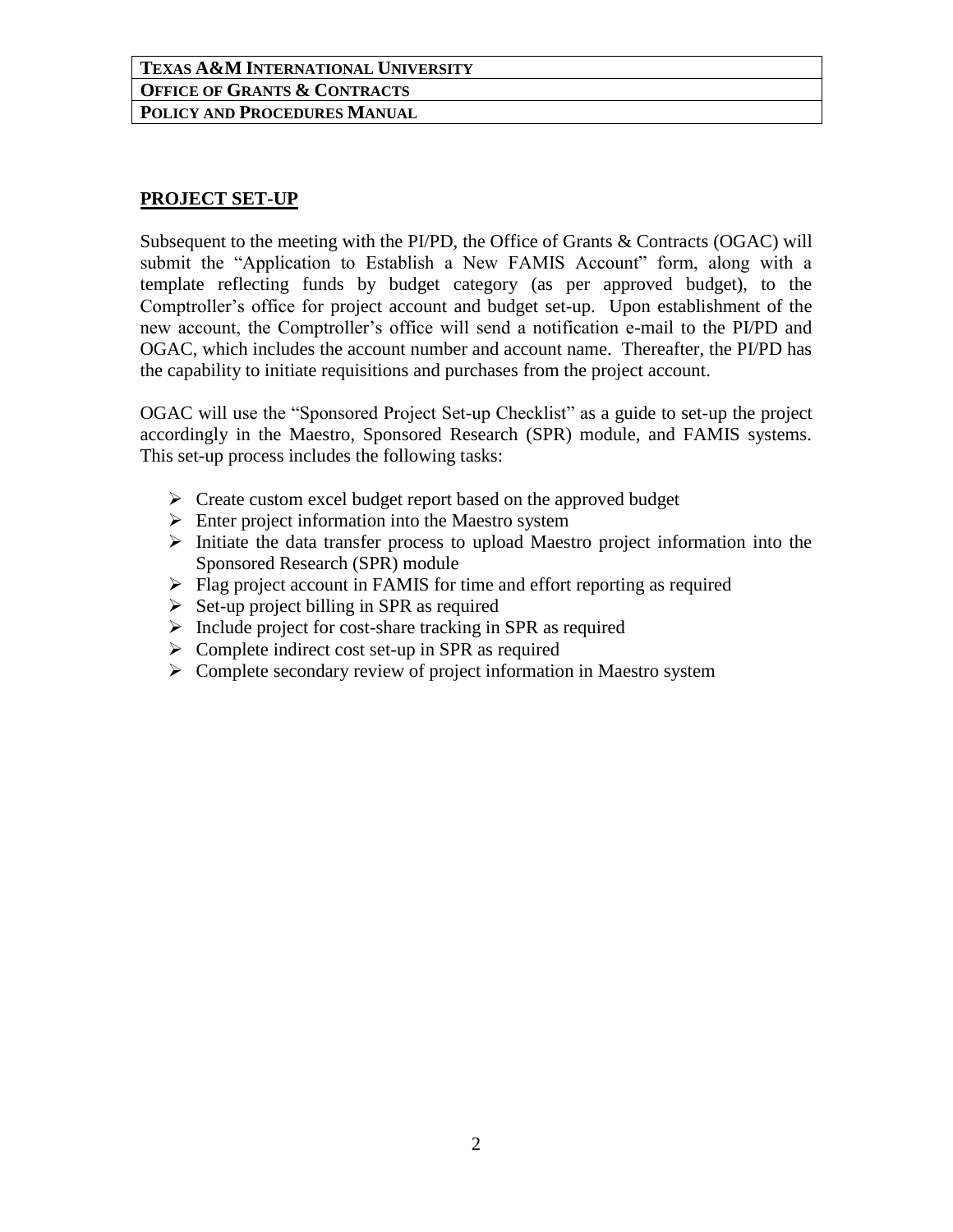### **BILLING AND REIMBURSEMENT**

The Office of Grants and Contracts (OGAC) will utilize the following guidelines to obtain reimbursement from the sponsoring agency for expenses incurred on federal, state, local, and private research grants, subawards and other sponsored awards. While the particular method of reimbursement is typically listed on the award documents for each respective award, reimbursement of program expenditures is completed by utilizing one of the following methods: advance/payment schedule, invoice or drawdown. During the sponsored project set-up process, OGAC will enter the proper billing parameters into screen 116 (Project Billing Information) of the Sponsored Project (SPR) module. Reference FAMIS manual for detailed information on updating billing fields.

#### ADVANCE/ PAYMENT SCHEDULE

An advance is a situation whereby the sponsor agency provides the University (recipient) with the award amount at the inception of the project period. Similarly, there are some awards whereby the agency provides the University with funds using a predetermined payment schedule.

- 1. Once the check is received by the university, the check is forwarded to OGAC.
- 2. The check is delivered to the cashiers so that it can be deposited into the respective account. The Office of Grants & Contracts will provide the cashiers with instructions regarding the specific account and revenue code that should be used to properly record the deposit.
- 3. An electronic copy of the check and deposit receipt should be maintained in the sponsored program's respective folder in laserfiche.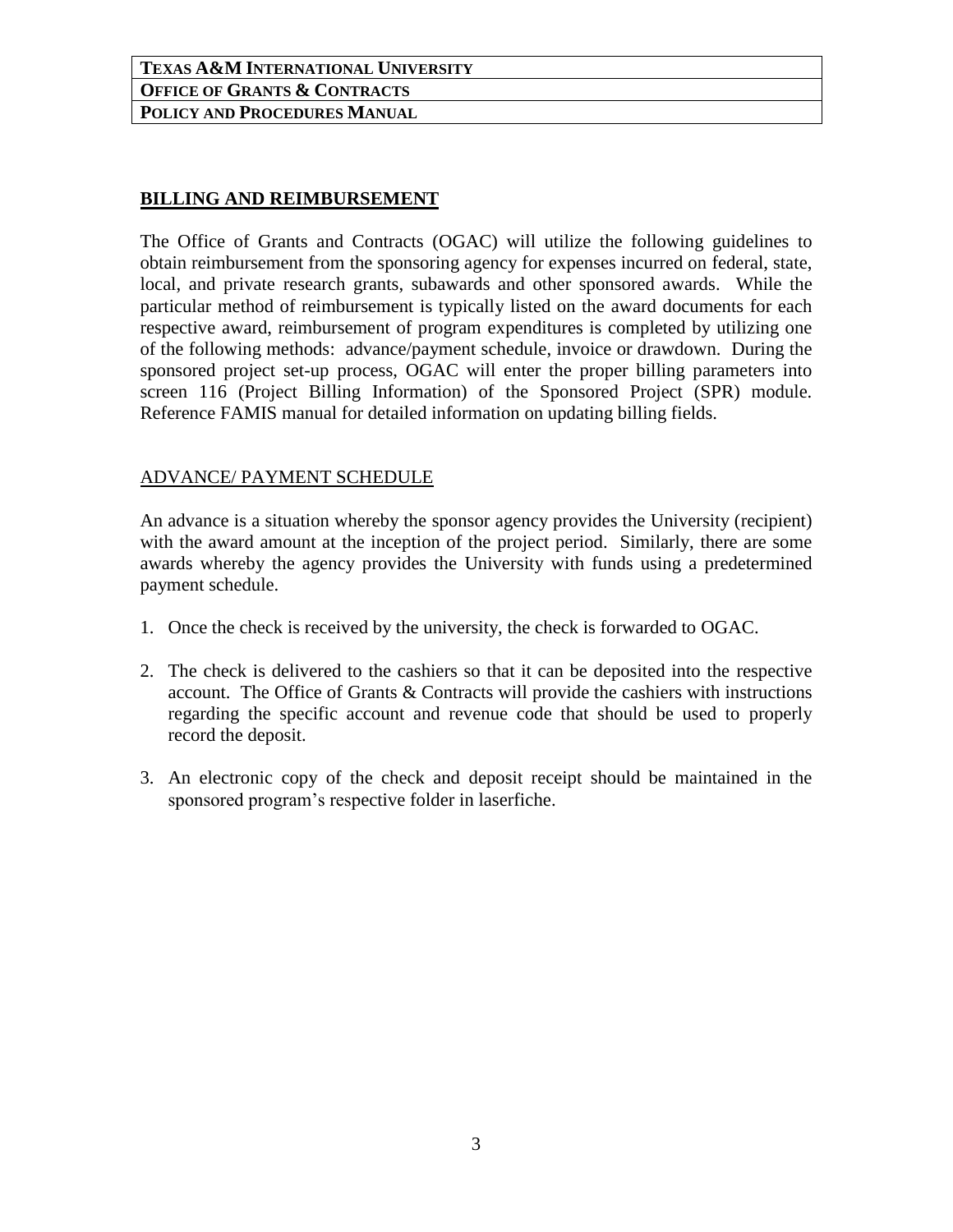#### INVOICES

In some instances, the sponsoring agency's award documents may stipulate that the University submit an invoice on a periodic basis in order to obtain reimbursement for program expenditures incurred. Following are the general guidelines for preparing an invoice for submission to the sponsor agency:

- 1. The invoice format is based on the specific requirements of the award; however, the information to be listed on the invoice may include: project name, award # assigned by sponsoring agency, university account #, Principal Investigator, billing period for which reimbursement is being requested, amount, itemized costs by budget category, current costs, cumulative costs to date, unexpended balance and signature from the authorized representative from the Office of Grants & Contracts (OGAC).
- 2. A cover letter is also included with the invoice, along with supporting documentation of all expenditures, if required. Once the invoice is prepared, a secondary review will be performed by an authorized individual within the office, before receiving signature from the Director of OGAC. Signed invoice is then submitted to sponsor as required (via e-mail or regular mail).
- 3. OGAC will maintain an electronic copy of the invoice (cover letter, invoice and supporting documentation) in the respective project folder in laserfiche.
- 4. Once the reimbursement check is received from the awarding agency, a copy of the check is scanned and the check is delivered to the cashiers so that it can be deposited into the appropriate account. Please note that check should be deposited within 1 business day of receipt.
- 5. OGAC will provide the cashiers with instructions regarding the specific account and revenue code that should be used to record the deposit.
- 6. A scanned copy of the check and the original receipt is maintained in the grant folder in laserfiche.
- 7. Reimbursement may also be received via direct deposit. In this instance, Business Office will notify OGAC when funds are received via direct deposit. OGAC will confirm that funds correspond to an invoice and will then provide the Business Office with the appropriate account # and revenue code to process deposit.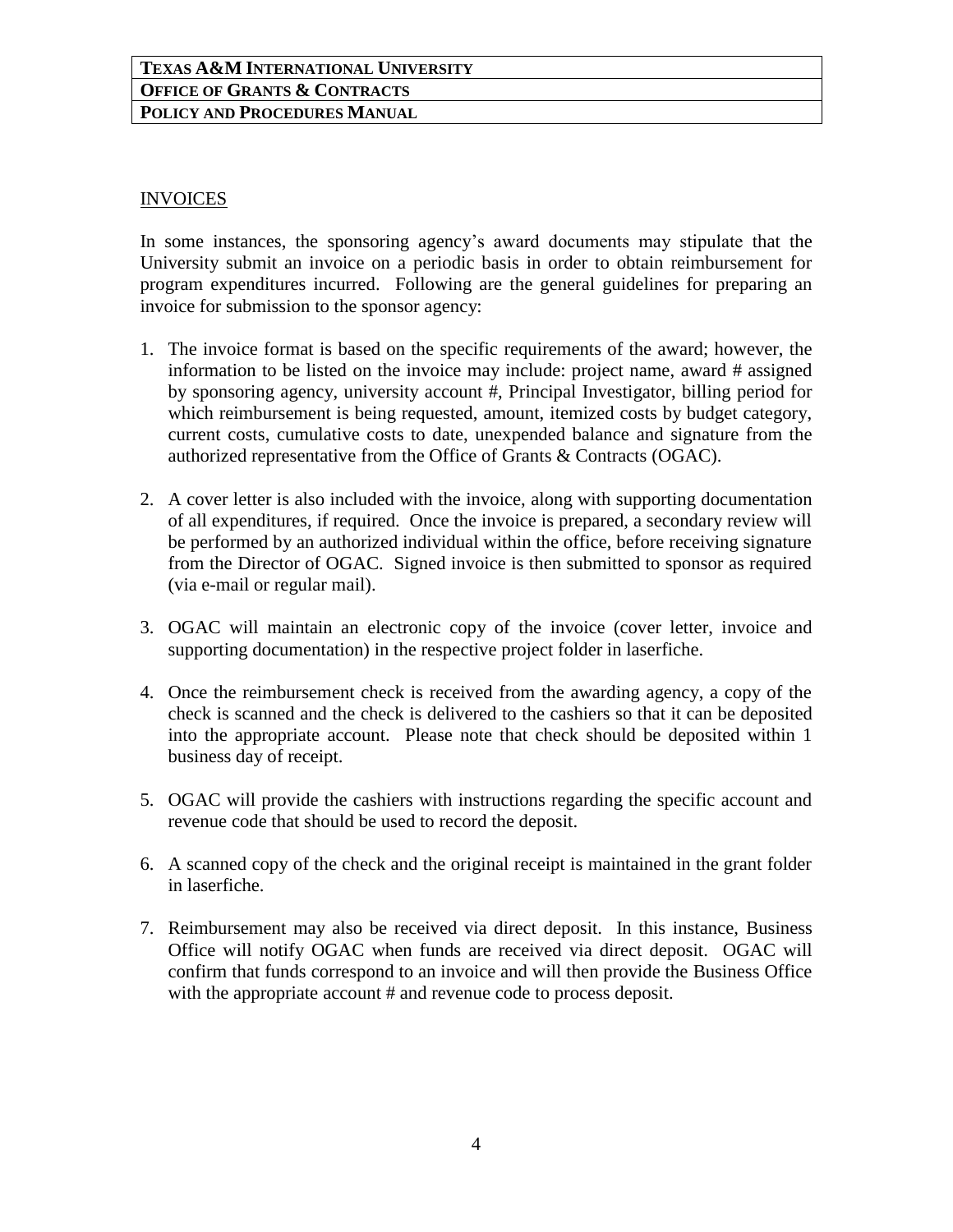#### DRAWDOWNS

In this situation, the University will obtain reimbursement for program expenses incurred by submitting the request through the agency's payment web-site. The specific web-site and procedures used to drawdown funds are outlined in the award documents and must be followed carefully in order to properly drawdown funds. Following are the general guidelines for processing drawdowns:

- 1. Office of Grants & Contracts (OGAC) will drawdown funds for each sponsored program on a monthly basis.
- 2. Once the preceding month has been closed in the accounting system (FAMIS), OGAC will utilize the financial information on FAMIS Screen 19 and 45 to obtain the corresponding expenditures and/or accounts receivable for the sponsored program.
- 3. OGAC then logs-in to the sponsor web-site and follows the appropriate procedures to request reimbursement for all awards received from the respective agency. Please note that one reimbursement request may be utilized for several different awards received from the same funding agency.
- 4. Since the reimbursement funds will be received through direct deposit, OGAC notifies the Business Manager (cc: Comptroller's Office) via e-mail of the specific drawdown request. The e-mail notice should include the sponsor agency name, amount requested, confirmation number, and estimated date of deposit.
- 5. OGAC then completes a "Payment to Accounts Receivable Form" and provides to the Business Office. The form includes information related to the drawdown request including: project account number, object code, date, requested amount, and the account receivable that should be offset in recording the deposit. Two copies of this form are provided to the Business Office (Senior Staff Accountant). If a confirmation is available for the drawdown request, attach a copy to the forms.
- 6. OGAC will keep a copy of the "Payment to Accounts Receivable Form" and attach the confirmation page. This is kept in a log with the following information: FAMIS account number, drawdown date, period for which reimbursement is being requested, amount of funds requested, accounts receivable number and the remaining balance.
- 7. The drawdown process is normally completed between the  $5<sup>th</sup>$  and the  $15<sup>th</sup>$  of the subsequent month.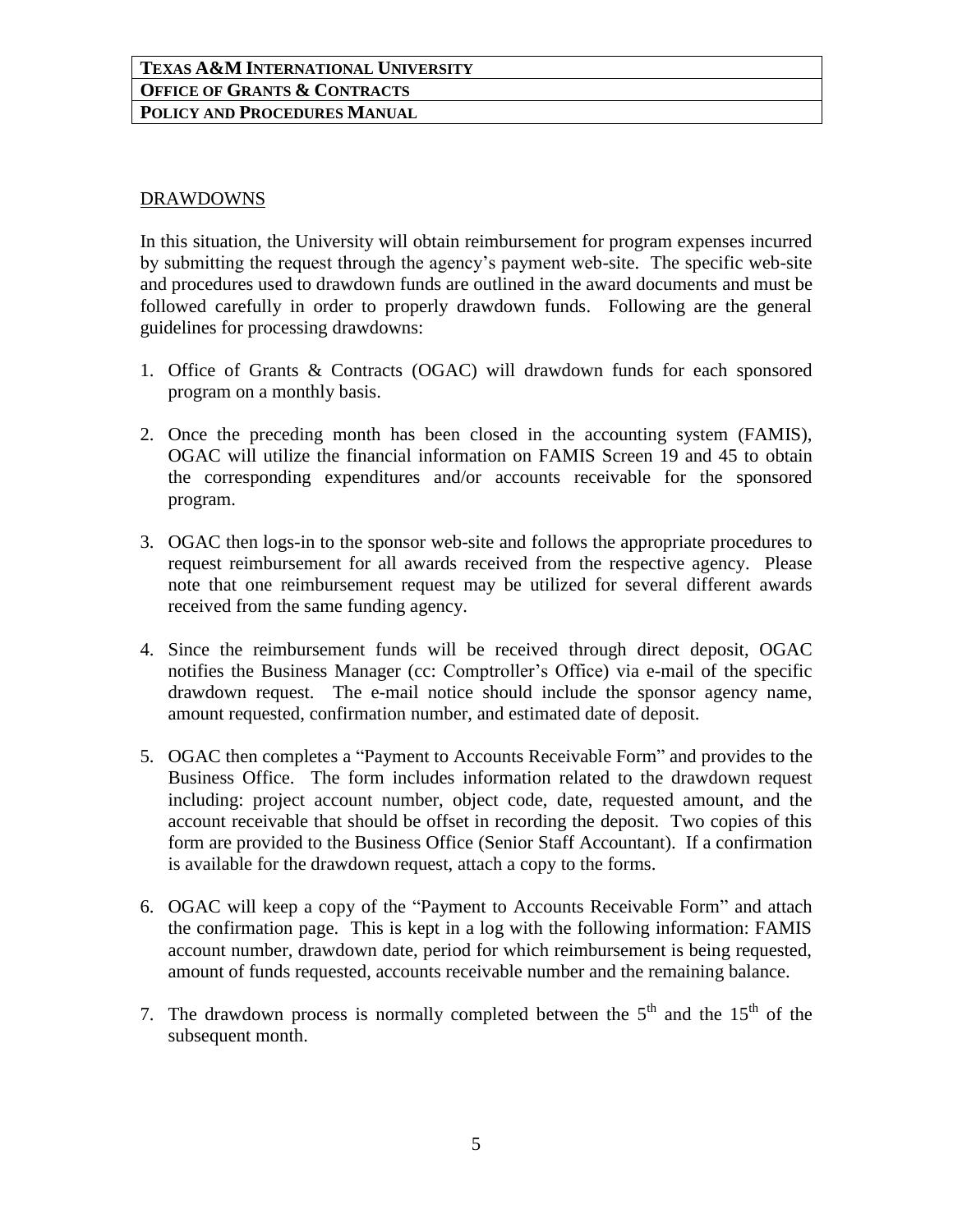## **FINANCIAL COMPLIANCE**

In accepting sponsored agreements, the University agrees to administer projects in compliance with fiscal guidelines provided by sponsors, as well as, System policies and regulations and University rules. The Office of Grants & Contracts (OGAC) has the responsibility to review and approve all sponsored project costs submitted through a requisition, travel advance, pro-card transaction, and independent/ service contract to ensure allowability.

Tests for allowability of costs include reasonableness, allocability, consistency, conformity and timeliness:

- 1. Reasonable A cost may be considered reasonable if the nature of the goods or services acquired or applied and the amounts involved reflect the action that a prudent person would have taken under the circumstances prevailing at the time the decision to incur the cost was made.
- 2. Allocable A cost is allocable to a sponsored agreement if (1) it is incurred solely to advance the work under the sponsored agreement; (2) it benefits both the sponsored agreement and other work of the institution in proportions that can be approximated through the use of reasonable methods, or (3) is necessary and assignable.
- 3. Consistency A cost must be given consistent treatment through application of generally accepted accounting principles appropriate to the circumstances. Consistency in this context means that costs incurred for the same purpose, in like circumstances, must be treated uniformly as either direct costs or as indirect costs.
- 4. Conformity All costs must conform to any limitations or exclusions set forth in these principles and in the sponsored agreement as to types and amounts of cost items.
- 5. Timeliness Costs must be incurred or obligated within the project period specified by the sponsored agreement.

OGAC also approves requests for new positions (via TAMIU Works) and requests to hire new employees (via Canopy) when these positions are funded from sponsored project accounts. As part of the approval process, OGAC reviews the funding account, position title, annual salary/ hourly rate and position type (full-time, part-time, student) that is listed in the request for new position and/or request to hire the individual (EPA – employee personnel action) to ensure that it agrees with the sponsored project's approved budget.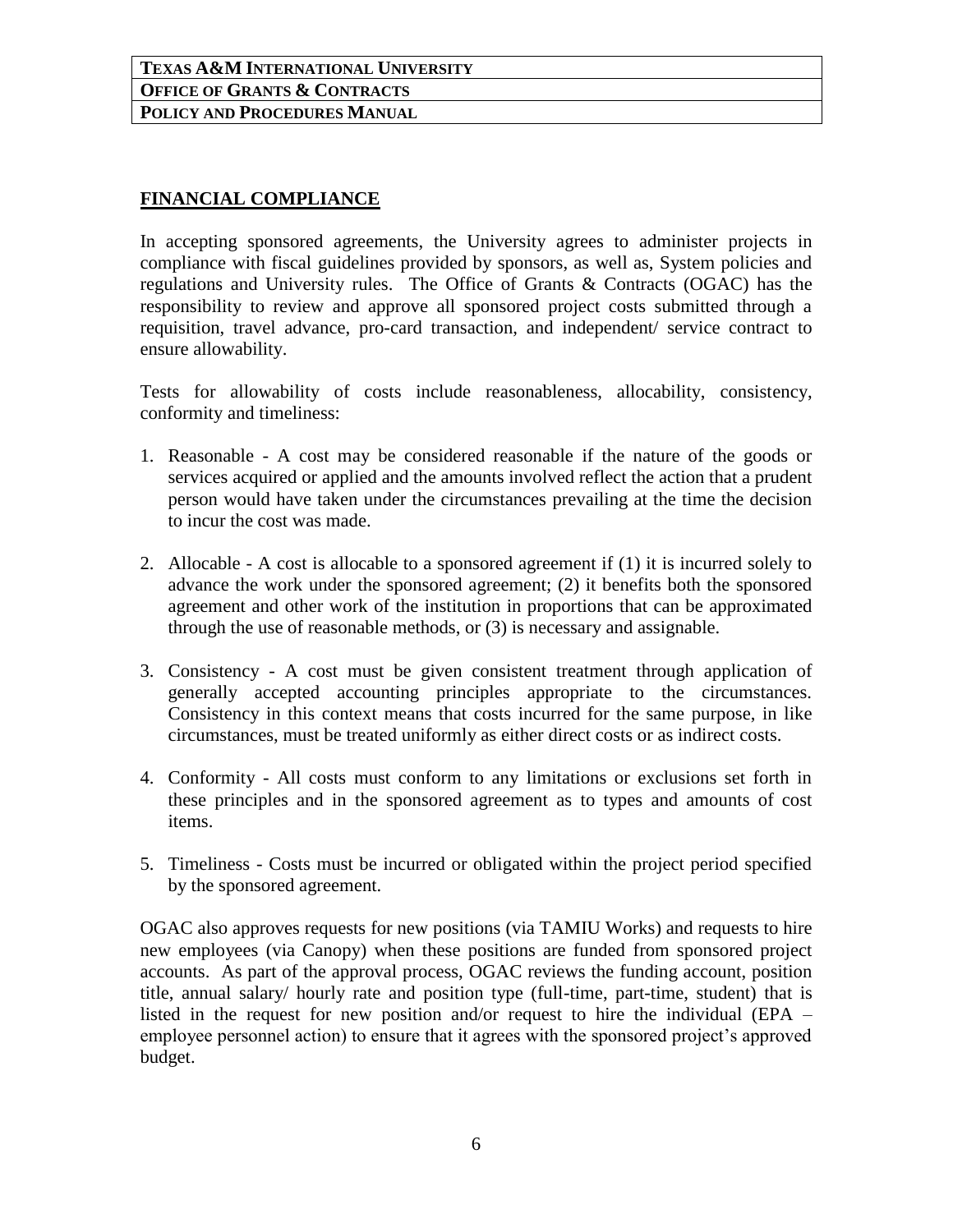All costs charged to sponsored agreements must be adequately documented. The documentation maintained for costs such as payroll, travel, supplies, consultants, scholarships and equipment should be appropriate to the specific type of expense involved (e.g., payroll vouchers, airline and hotel receipts, invoices, consultant contracts, scholarship disbursement forms, etc.) and documentation will be maintained by the respective office which handles the particular cost involved.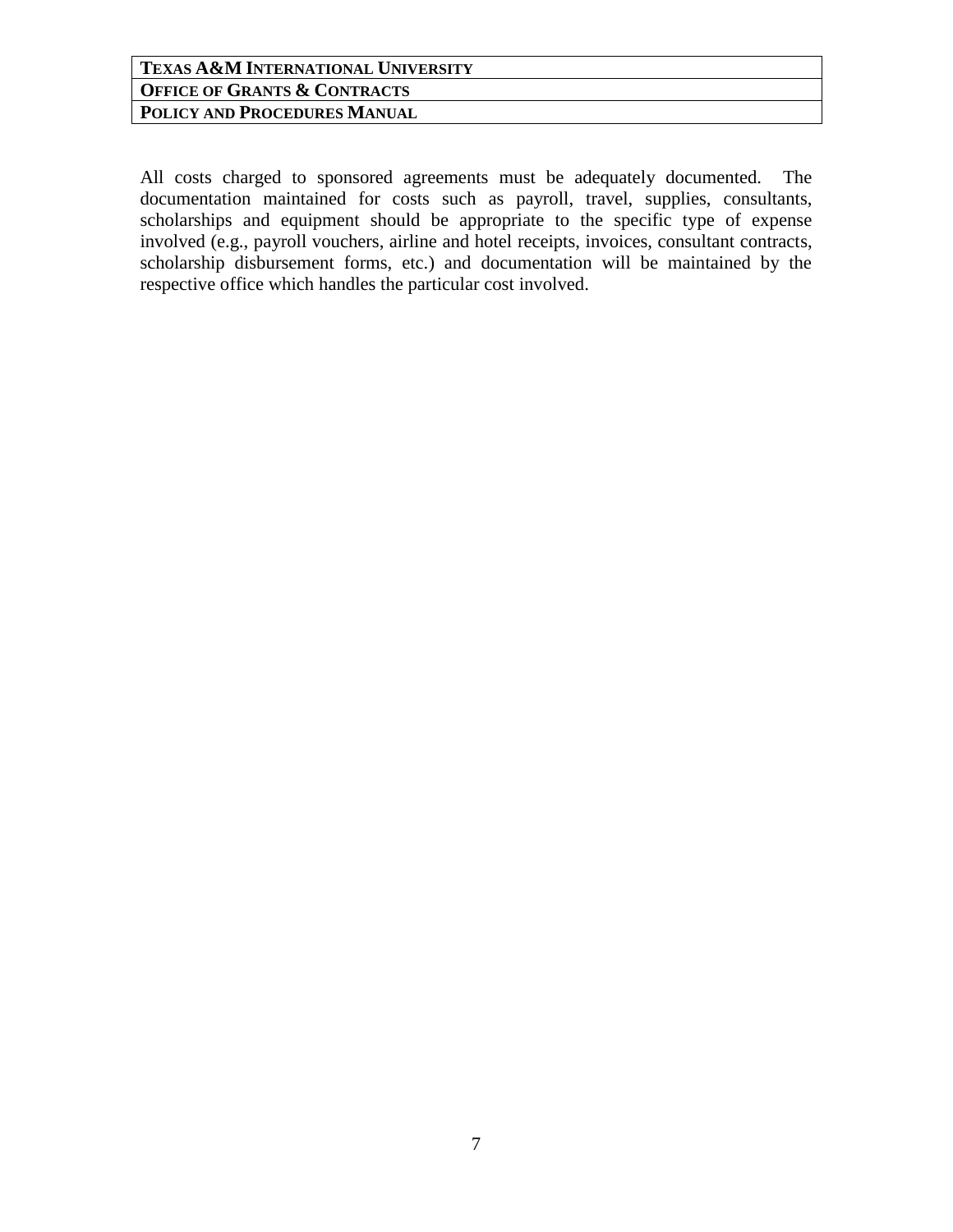#### **TIME AND EFFORT**

Time and effort certification, as outlined in 2 CFR Part 220, Cost Principles for Educational Institutions (OMB Circular A-21), is a process mandated by the federal government to verify that direct labor charges on federally sponsored projects reflect the actual level of work performed. The University must assure federal sponsors that the effort expended on their sponsored projects justifies the salary and wages charged. To provide this assurance, the University follows the "After-the-Fact Activity Reports" method under OMB Circular A-21. During the sponsored project award set-up process, the Office of Grants & Contracts will ensure that sponsored projects requiring time and effort certification are flagged accordingly in FAMIS screen 09 (SL Grant/ Contract Attributes).

The following procedures will be utilized for time and effort certification as stipulated in Standard Administrative Procedure 15.01.01.L2.01:

- 1. The web-based Time and Effort System, accessible via the University's Single Signon module, will be used for certification of exempt employees, including graduate students. The system generates a report for any exempt employee whose salary, or any portion of his/her salary, is charged to a federal, federal flow-through, or other sponsored project that requires time and effort reporting.
- 2. Effort reports for exempt employees are generated semiannually. The reporting periods for certification will be January 1 - June 30 and July 1 - December 31, and certification must be completed 45 days after activity reports are available for certification. Reports are available 15 days after the close of the respective reporting period.

To ensure that the semi-annual reports are certified with 45 days, all adlocs within time and effort system are flagged, which prompts system to submit automated weekly notification e-mails to PI's with pending/open documents. Additionally, the Office of Grants & Contracts will utilize the system generated "Certification - Not Certified" report to identify individuals with open documents as of the  $30<sup>th</sup>$  and  $40<sup>th</sup>$ day. OGAC will follow-up with an e-mail to the appropriate individual informing them of any open documents and requesting that items be approved prior to the  $45<sup>th</sup>$ day.

3. Certification of non-exempt employees (e.g., students and selected technical staff positions) is performed on a bi-weekly basis during the time sheet approval process through the web-based TimeTraq system.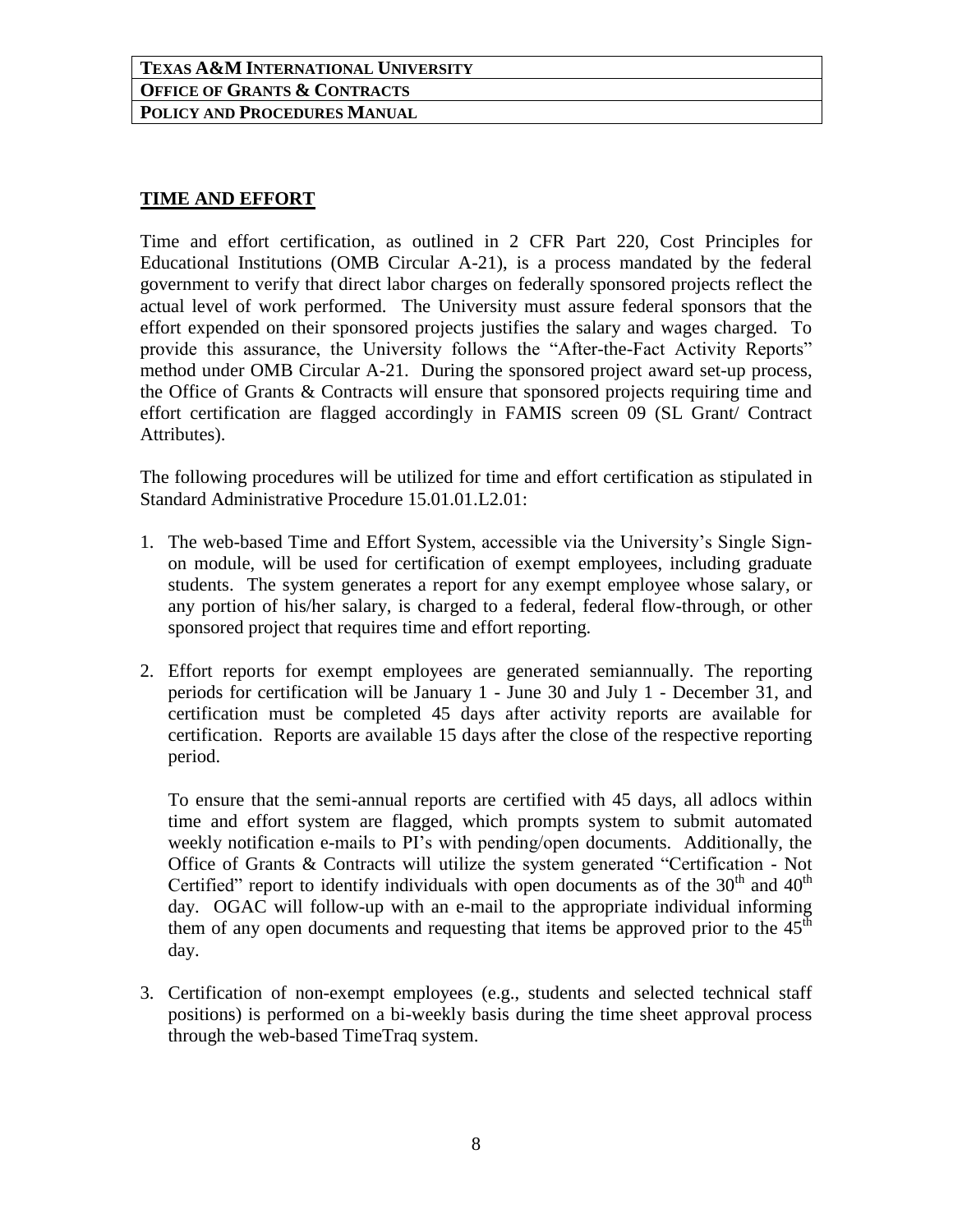4. The Approving Manager (Principal Investigator/Project Director, key personnel, or other designated individual who supervises employees working on a sponsored project) is responsible for certifying the semi-annual report for exempt employees and for performing the certification of non-exempt employees during the bi-weekly time sheet approval process.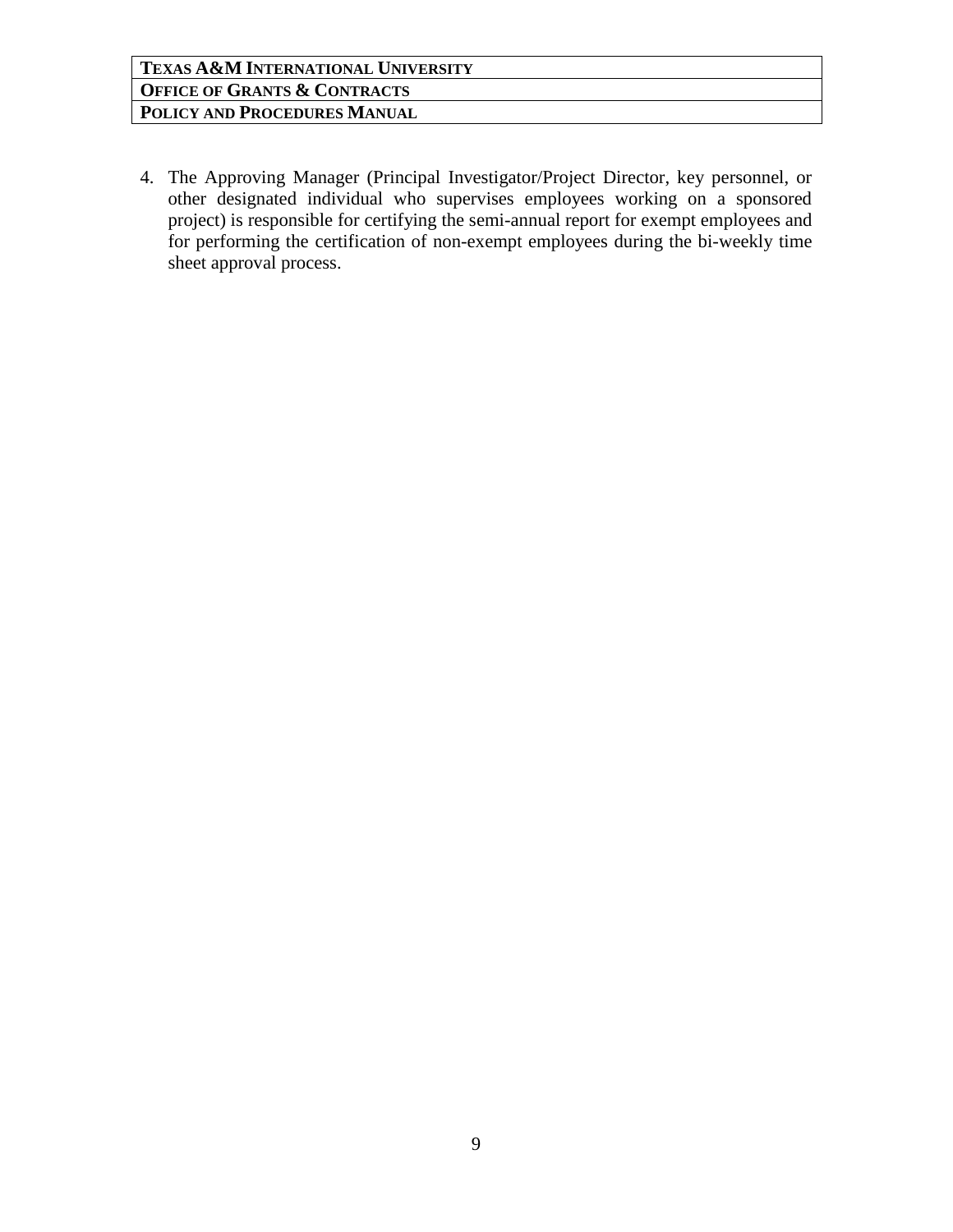#### **COST-SHARE**

The University may be responsible to bear some portion of the costs of a sponsored project. This is known as cost sharing. Cost sharing may include all contributions, cash and in-kind, mandatory and voluntary, uncommitted and committed, to the sponsor as part of the sponsored agreement. However, unless cost sharing is required by the sponsor agency, the University does not submit proposals with voluntary cost sharing. Additionally, the University requires proposals with cost sharing to have identified accounts which will be used for payment of cost sharing.

Cost sharing must be administered and documented by the University in accordance with the sponsored agreement. The following procedures outline the requirements for the documentation of committed cost sharing of externally-funded sponsored projects as stipulated in Standard Administrative Procedure 15.01.01.L1.05:

1. Cost-sharing will be documented and identifiable in the University's accounting or time and effort system, with the exception of waived F&A. Cost sharing account(s) should be established during the sponsored project set-up process to help monitor cost share transactions. In instances where there is committed cost-share of salaries, an EPA should be initiated by department for the appropriate individuals. This account will also be flagged for time and effort certification.

Cost-sharing will be monitored and tracked by utilizing the cost-share component within the Sponsored Research (SPR) module or a custom software program, if necessary.

- 2. Uncommitted cost sharing will not be tracked or documented since these costs are excluded from the payroll and accounting records of the University.
- 3. The period of performance for a cost sharing account should be the same time period as the associated, sponsored project.
- 4. Cost share costs should be necessary and directly related to sponsored project objectives.
- 5. Third-party contributions for cost sharing should be documented by obtaining proper documentation from the third party.
- 6. Office of Grants & Contracts will ensure the appropriate amount is budgeted and reported to the agency as required.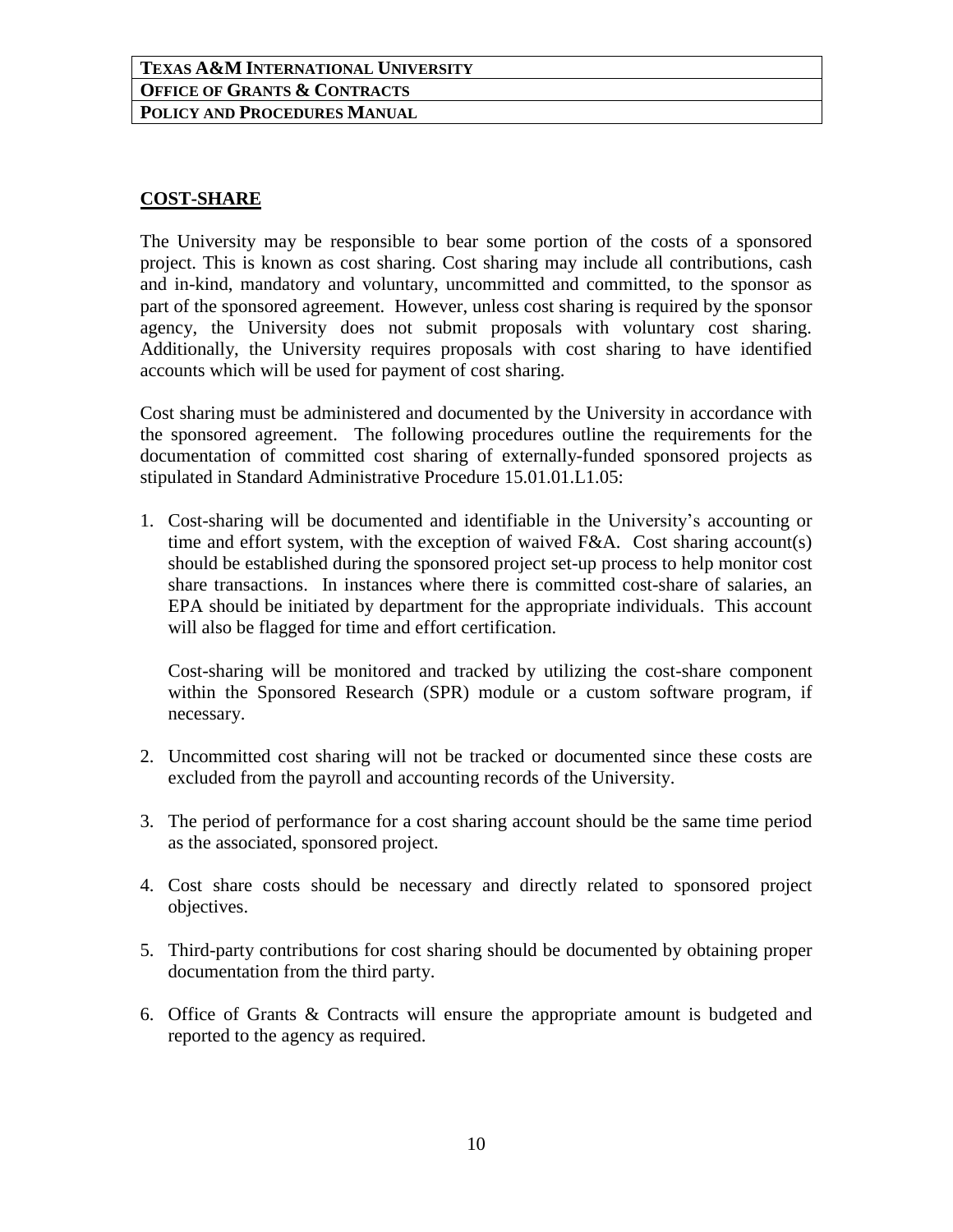### **PROJECT CLOSE-OUT**

The Office of Grants & Contracts (OGAC) will submit a notice of award close-out to the PI/PD via e-mail approximately 30-90 days prior to the sponsored project's end date. The memo will reference various items that should be considered by PI/PD in order to bring the project to a successful completion:

- 1. Review the budget for funds available:
	- a. If the amount remaining is adequate to cover completion of the project and the project is scheduled to be completed on time, proceed as planned.
	- b. If the amount remaining is adequate, but the time remaining is not, a no-cost extension may be an available option.
	- c. If the amount available is not adequate or if particular budget line items require adjustment.
- 2. Review cost share commitments to ensure that the required obligation will be met.
- 3. Submit travel vouchers/reimbursements and requisitions for any outstanding invoices so payment may be processed by the project end date. New expenditures for supplies, equipment, and other items will be reviewed and may not be allowed due to project's approaching end date.
- 4. Review all outstanding pro-card purchases and submit appropriate receipts to OGAC for inclusion in the final invoice, if appropriate.
- 5. Review any open encumbrances on the grant account and delete those which are no longer valid.
- 6. Ensure that service and independent contractor agreements are completed and submitted for payment.
- 7. When separation of employment is required for grant funded positions, please contact Human Resources Department for proper exit procedures at least 30 days prior to the grant end date. For instances where the position will be supported by other funds, please submit an EPA specifying the new funding source.
- 8. Similarly, for any other recurring charges (i.e. phone charges, internet charges), please contact the internal department responsible for processing the scheduled charges and provide an updated funding source.